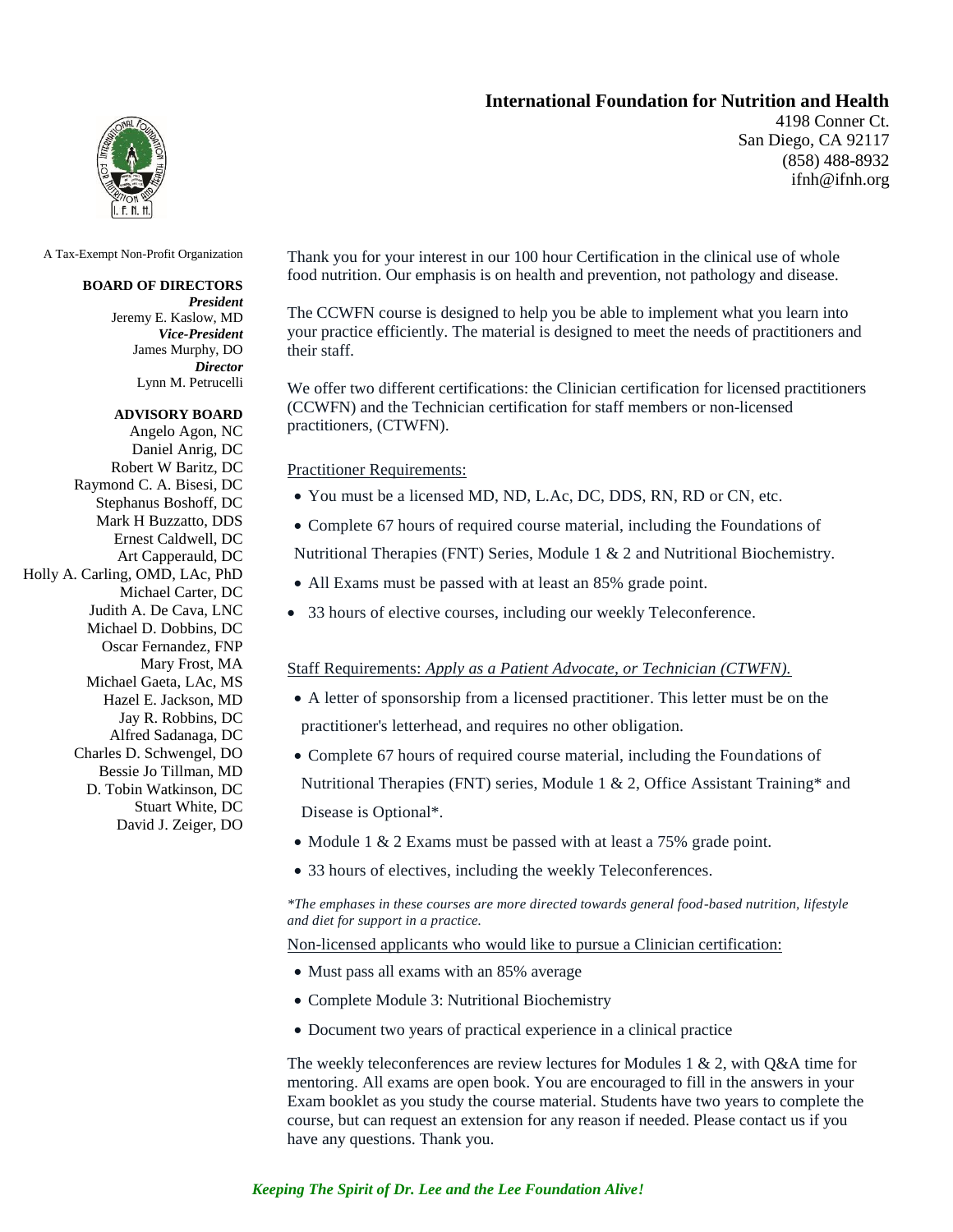# **IFNH Certification Application**

| $\boxdot$ I give IFNH permission to send related material to my E-mail $\boxdot$ Please don't use my E-mail                                                                                                                                                                                                                                                                                                                                                          |                                                                                                                                                                                                                                                                                                                                                                     |
|----------------------------------------------------------------------------------------------------------------------------------------------------------------------------------------------------------------------------------------------------------------------------------------------------------------------------------------------------------------------------------------------------------------------------------------------------------------------|---------------------------------------------------------------------------------------------------------------------------------------------------------------------------------------------------------------------------------------------------------------------------------------------------------------------------------------------------------------------|
|                                                                                                                                                                                                                                                                                                                                                                                                                                                                      |                                                                                                                                                                                                                                                                                                                                                                     |
| Type & Date of Degree(s): ____________________How long have you been in practice? ____                                                                                                                                                                                                                                                                                                                                                                               |                                                                                                                                                                                                                                                                                                                                                                     |
|                                                                                                                                                                                                                                                                                                                                                                                                                                                                      |                                                                                                                                                                                                                                                                                                                                                                     |
| How many years experience do you have working in nutrition? $\Box$ N/A _________                                                                                                                                                                                                                                                                                                                                                                                     |                                                                                                                                                                                                                                                                                                                                                                     |
| Do you use natural remedies? $\Box$ N/A _____________ Do you use Homeopathy? $\Box$ N/A ________________                                                                                                                                                                                                                                                                                                                                                             |                                                                                                                                                                                                                                                                                                                                                                     |
| Have you used any of the following clinical tools in your practice?<br><b>Symptom Survey Software</b><br>$\Box$<br>The Nutritional Exam<br>☑<br><b>Acoustic Cardiograph</b><br>◘<br><b>Heart Rate Variability</b><br>⊡<br><b>Bio Meridian Testing</b><br>$\Box$<br>□ Page Measurements<br>On a scale of 1-10, how comfortable are you using the Nutritional Exam?<br>Have you taken the Foundations of Nutritional Therapy Course (FNT)? $\mathcal{I}$ If yes, when? | □ Spectra Vision<br>□ Blood Analysis<br>In Office Lab (urine, blood, etc)<br>☑<br>Hair Analysis<br>◘<br><b>Saliva Testing</b><br>☑<br><b>Q</b> Digestive Assessments                                                                                                                                                                                                |
| Which of the following books (from the required readings list) do you already own?                                                                                                                                                                                                                                                                                                                                                                                   |                                                                                                                                                                                                                                                                                                                                                                     |
| 0101 – Nutrition and Physical<br>◘<br>Degeneration<br>0501 - Pottenger's Cats<br>☑<br>0502 - Back to the Basics of Human<br>☑<br>Health<br>1005 - The Real Truth About<br>☑<br><b>Vitamins and Antioxidants</b><br>1006 - Good Foods Bad Foods<br>☑<br>1530 - Health vs Disease<br>$\Box$                                                                                                                                                                            | 1545 - Applied Protomorphology<br>☑<br>1546 – Vitamin News<br>⊡<br>1601 – Clinical Reference Guide<br>⊡<br>2601 – An Endocrine Handbook<br>⊡<br>2701 – Mastering Nutrition with the<br>$\blacksquare$<br><b>Symptom Survey</b><br>2800 - Laboratory Nutrition with the<br>◘<br><b>Symptom Survey</b><br>2801 - Mastering Nutrition Blood<br>$\overline{\mathbf{z}}$ |

- a 1541 Therapeutic Food Manual
- a 1542 Product Bulletins
- 2800 Laboratory Nutrition with the
- **Chemistry**

Tel (858) 488-8932 Fax: (858) 488-2566 or MAIL: IFNH 4198 Conner Court, San Diego, CA 92117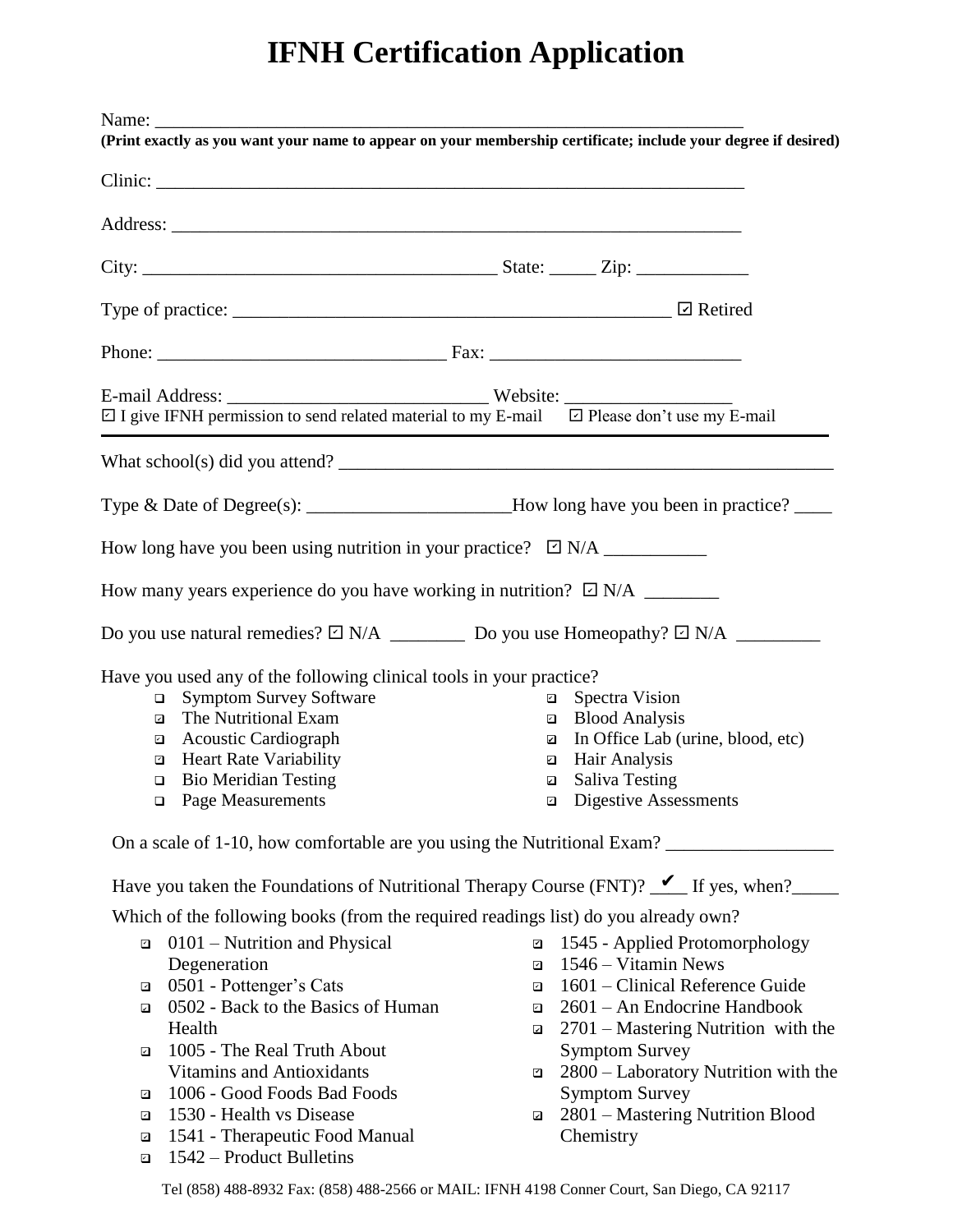# **IFNH Certification Application**

| Circle the type of energy work you use in your practice: None-CRA-NET-AK-ART – NRT – other           |  |  |  |
|------------------------------------------------------------------------------------------------------|--|--|--|
| Circle any certification in nutrition that you have already obtained: $DACBN - CCN - CNC - NTT$      |  |  |  |
| Do you have any certifications that you use in your practice that were not listed?                   |  |  |  |
| When did you get certified? ______How many hours were required for certification? __________________ |  |  |  |
| How many staff members are in your practice? ______How many are used clinically? ___________________ |  |  |  |
|                                                                                                      |  |  |  |
| How many staff members are involved in your clinical nutrition practice? ___________________________ |  |  |  |
| Would your staff be interested in becoming a Certified Technician in Whole Food Nutrition?           |  |  |  |
| List the types of patient education programs you use ___________________________                     |  |  |  |
| What points do you emphasize?                                                                        |  |  |  |

For additional educational programs: Circle the time structure(s) you would prefer: (All Day - Saturday - Saturday & Sunday - 1 ½ hour - 2 ½ hour - Thursday - distant learning program)

For our distant learning program the lecture will be conducted via phone conference. You will receive the PowerPoint presentation and notes via email once the months session has concluded for review.

# **Application overview**

The cost of materials alone for the course is approximately \$4,500 by enrolling in the 100-hour CCWFN Certification Program and supporting IFNH you save around \$1,500. The total costs for enrollees are \$2,999 for a Clinician and \$2,599 for a Technician. **The total cost includes all the required readings, if the applicant already owns any of the required readings, the cost of the book would be subtracted from the total cost**. The certification program is based on the Nutritional Exam and the Foundations of Nutritional Therapy program, which encompass certain basic philosophies and procedures. The FNT course is required curriculum. For those who have taken the FNT course in the past 15 years, a review program is available at a reduced fee.

### **PLEASE REVIEW MY CERTIFICATION AND PROFESSIONAL MEMBERSHIP APPLICATION**

| <b>SIGNED</b>                                       | <b>DATE</b>     |
|-----------------------------------------------------|-----------------|
| \$25.00 Application Fee<br>$\Box$ Check $\Box$ Amex | 3-4 Digit Code: |
| $\Box$ Visa $\Box$ MasterCard                       | EXP:            |

### **\*\* Upon review of the necessary courses and costs, there are two methods of payment available.**

 $□$  *One Time (payment in full <u>a \$100.00 discount</u> will the applied to the total cost).* 

 *Monthly Payment Plan* \$600 initial payment and 12 equal payments for the balance (An additional ✔ \$4 processing fee for each monthly payment will be included)

*IFNH reserves the right to refuse membership to anyone who does not meet the criteria of the review board.*